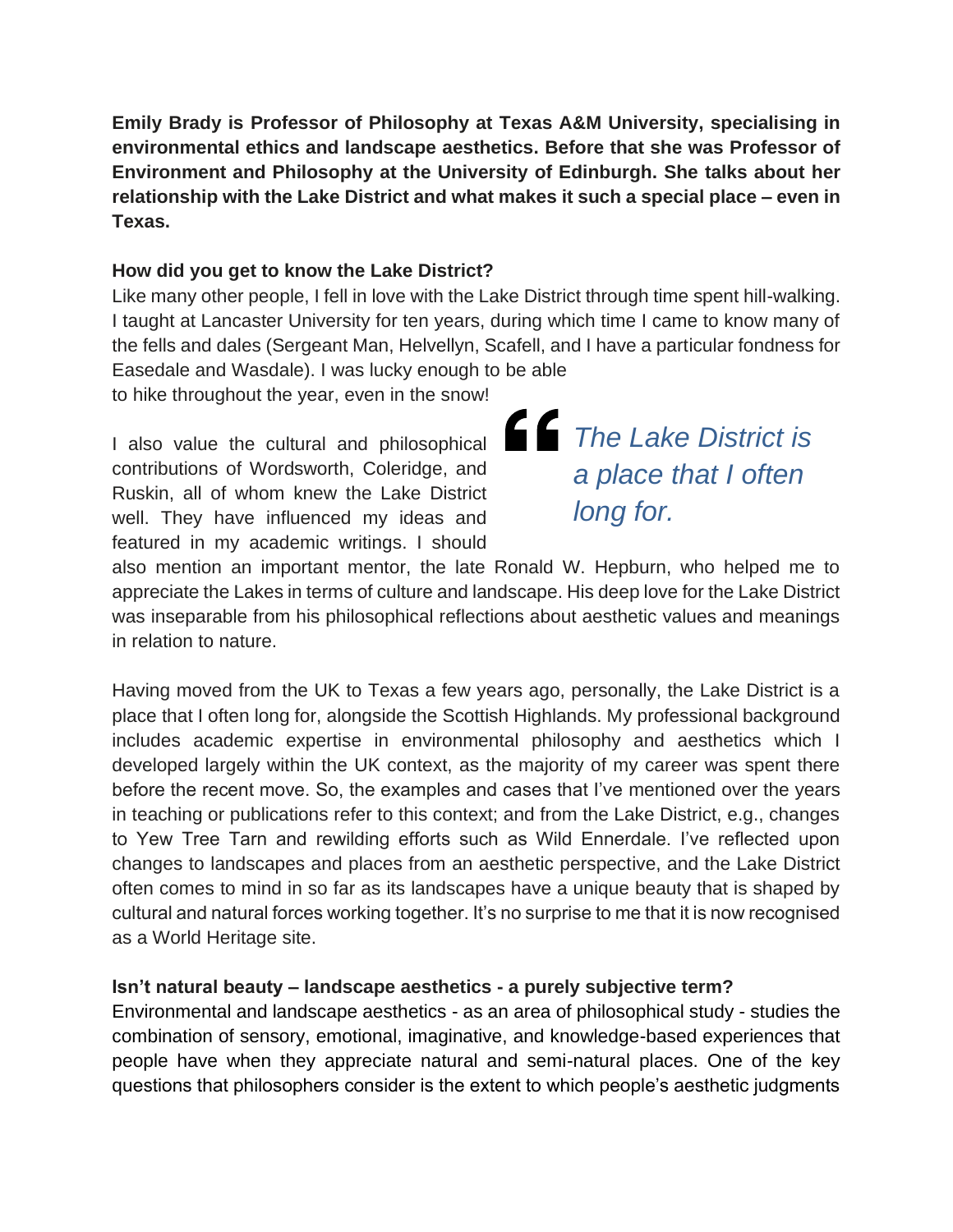are subjective, objective or intersubjective. Over the years, in my work, I have argued that such judgments are intersubjective, and that we often arrive at intersubjective agreements about things that we find to be beautiful. This means that we can provide reasons and evidence for our judgments, and we bring this aesthetic form of evidence to bear upon our discussions with others about what we find to be beautiful (or not). I prefer this approach because it speaks to the particular character of places and their particular qualities.

*Aesthetic values can form the basis of an informed and reasonable grasp of the values of any particular place and play a role in guiding policy.*

Therefore, my position is that landscape aesthetics is an intersubjective matter and not a subjective matter. We are individuals coming from different perspectives who often find agreement when it comes to aesthetic values and meanings in the landscape. Some philosophers would argue that we can find an objective basis for our aesthetic judgments, too. Whether intersubjective or objective, this means that aesthetic values can form the basis of an informed and reasonable grasp of the values of any particular place and play a role in guiding policy. If this were not the case,

then it would be difficult to understand how UNESCO arrived at their designation of the Lake District as a World Heritage site which is recognised not least for its 'harmonious beauty'. There are many UK landscape and other conservation designations which historically and, still, today, include aesthetic values as contributing to the grounds of such designations. Consider 'Areas of Outstanding Natural Beauty' or 'Landscape Character Assessments' in the UK and 'National Park' designations in the UK and globally.

# **Isn't natural beauty a concept used by elites so they can shape an environment in their own image?**

Is there an elite aesthetics? Well, there can be when it comes to expensive cars or houses enjoyed only by the rich. When it comes to the kinds of landscape designations that I've mentioned, the point of these is to provide protection of, say, the harmonious beauty of a place and its natural or natural-cultural features. As such, the aim of a designation such as a national park is to conserve a landscape and its integrity for the benefit of **all.** 

You may be interested in watching a film about natural beauty and what philosophers have to say about this topic. The film is 'Au Nom de la Beauté', directed and produced by Pascale Smeesters and Bao Dang (2019).

<https://www.youtube.com/watch?v=fOI9ynFNUOo>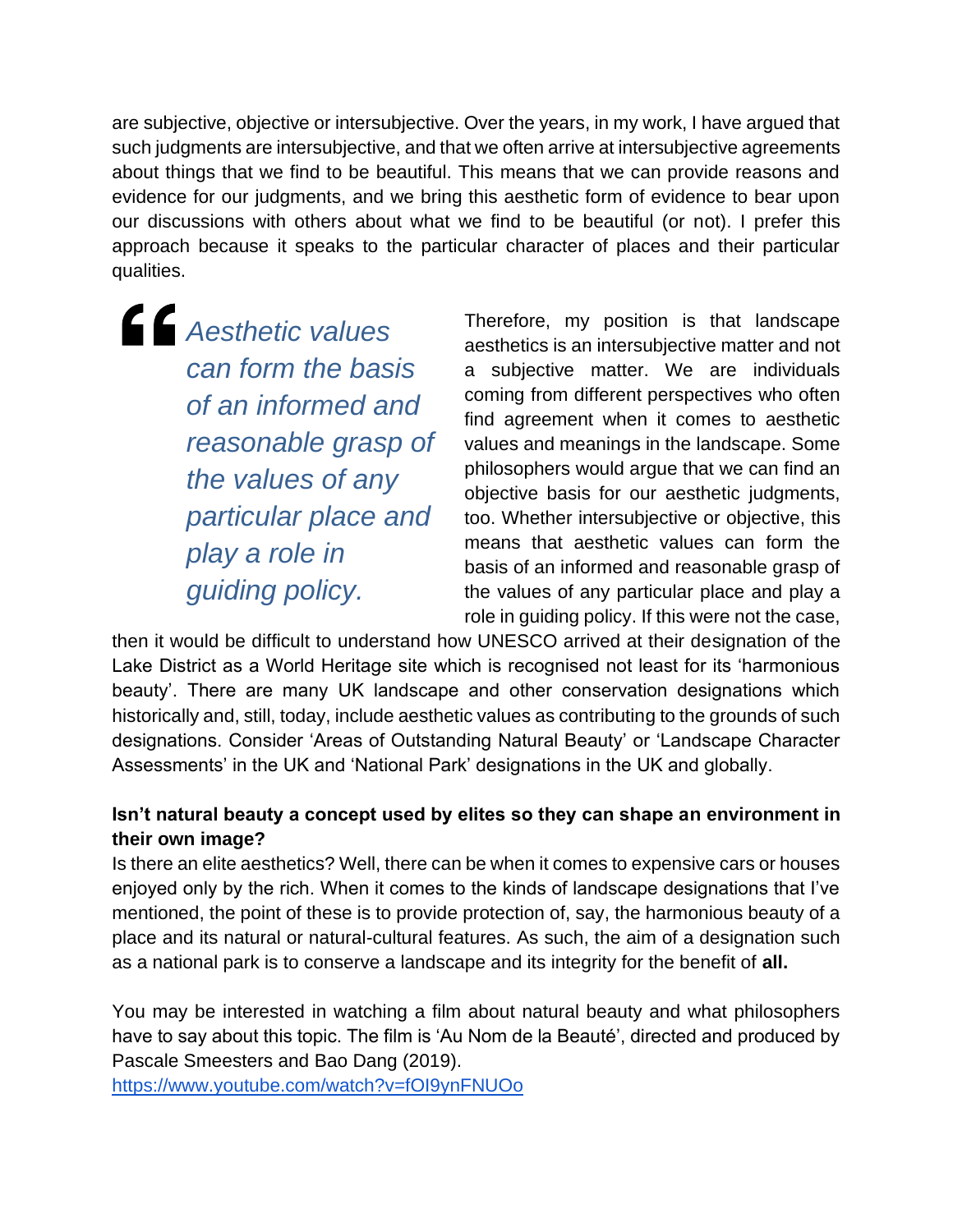### **If the relationship between humans and the landscape is a process, does that mean anything goes, because it's part of a process?**

Absolutely not. Why? Well, consider that many processes are intentionally managed when it comes to the conservation of landscapes or ecologies. Again, I mention UNESCO because the World Heritage site designation is based upon a set of qualities and values unique to the Lake District. That designation explicitly mentions threats to those unique qualities and values such as 'climate change, development pressures, changing agricultural practices and diseases, and tourism' (UNESCO 2021). Addressing those threats means that it's not the case that 'anything goes'. The place-based and particular human-nature relationship of agro-pastoralism exemplified in the fells and dales of the Lakes is distinctive, managed, and conserved for a reason.

# **Is there an aesthetic value to abandoned quarries and mines? Or can they be regarded as an invitation to industrial-style behaviour?**

Yes, certainly, there is an aesthetic aspect which combines natural and cultural features intertwined or in relationship. We might consider what the overall aesthetic character or aesthetic integrity is of

*Just because there has been small scale industrial work in the past - mines and quarries - it does not follow that further industrial interventions are desirable or appropriate.*

a particular abandoned mine or quarry and ask how that should be managed. There will be many meanings and values associated with abandoned quarries and mines, such as historical and cultural values related to community, work, and place. Aesthetic values in such semi-natural places (where nature has returned to some extent to the abandoned site) will feature alongside these other meanings and values.

The Lake District is shaped by both natural and cultural forces, but just because there has been small scale industrial work in the past - mines and quarries - it does not follow that further industrial interventions are desirable or appropriate. In other parts of the UK, for example, we have seen that communities may decide to protect the history and landscape of industrial heritage or protect that heritage as part of the creation of a new park.